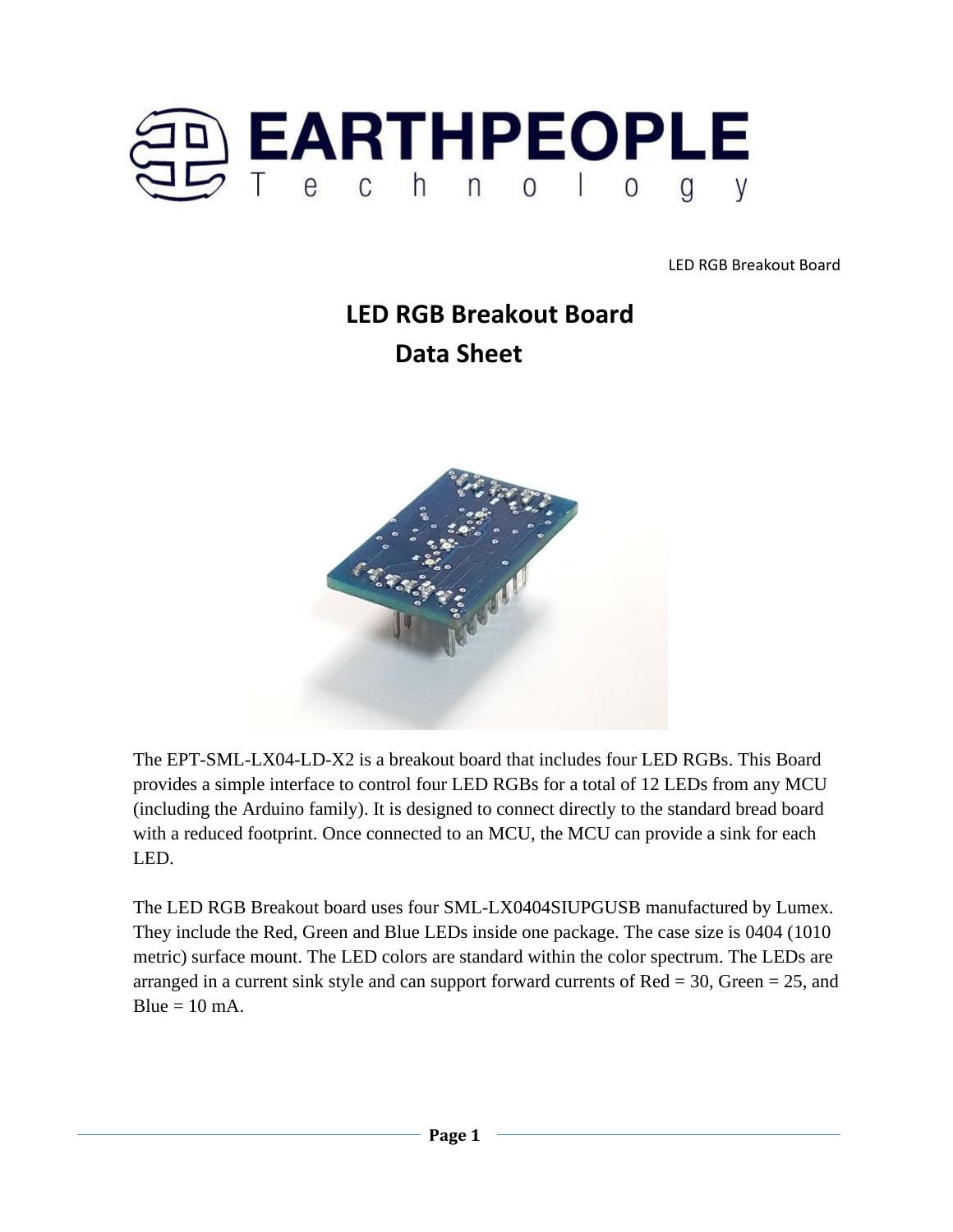

### **SML-LX0404 LED RGB Breakout Board**

This Breakout board is compatible with both +3.3V and +5V Arduinos. However, the LED RGB Breakout board is for use only with +3.3V.



The SML-LX0404 chip is a current sink and can be connected to any MCU. The anode should be connected to +3.3V. The reason for this is the Series resistors are calculated for current limiting based on +3.3V. Changing the anode voltage to another source will change the brightness emitting from each LED. Because the SML-LX0404 chips are current sink, the user can connect to either +5V or +3.3V Arduino (or other MCUs) and control each LED.

### **Hardware Features:**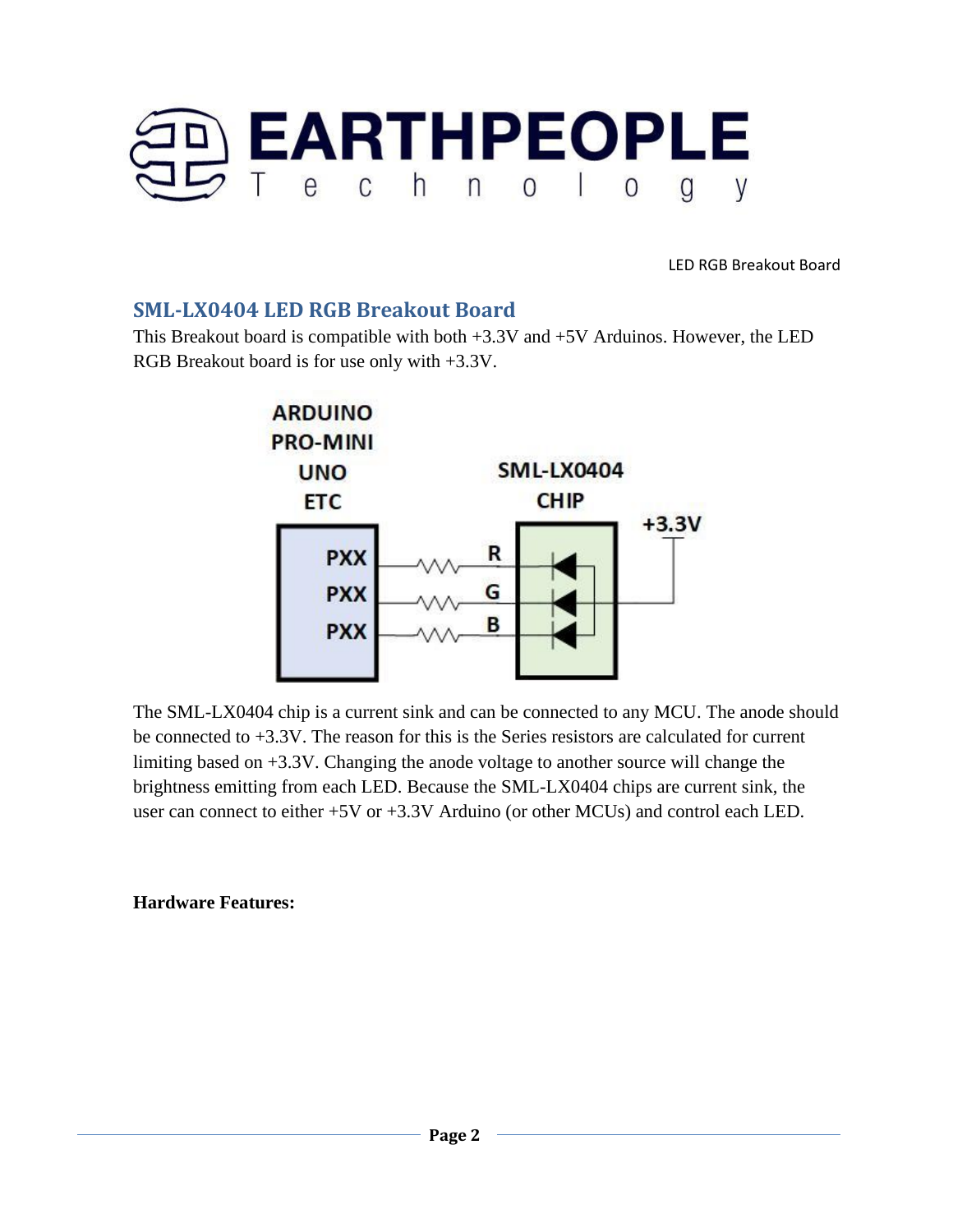

- Stand Alone Bread Board Compatible
- Four Independently controlled LED RGBs
- Designed for +3.3V Control, Each LED has a pre-selected Current Resistor
- Each LED is sink controlled from any MCU including Arduinos
- Each LED connected to SMT pin on bottom of Board

## **LED Electrical Specifications**

Each LED current limiting resistor is calculated to provide 5mA in each of the Red, Green and Blue LEDs. So, the current for each leg:

| <b>Parameter</b>       | <b>Red LED</b> | <b>Green LED</b> | <b>Blue LED</b> | <b>Units</b> |
|------------------------|----------------|------------------|-----------------|--------------|
| Peak Wavelength        | 632            | 518              | 564             | nm           |
| <b>Forward Voltage</b> | 1.75           | 2.75             | 2.60            | Volts        |
| Leg Current            | 5              | 5                | 5               | mA           |
| Resistor               | 310            | 110              | 140             | Ohms         |
| Axial Intensity        | 30             | 40               | 20              | mcd          |

# **Pin Out Description**

The LED RGB Breakout Board has 16 pins located on the bottom of the board. These are two 8x1 0.1 inch headers. These headers are SMT. The headers are located to allow the breakout board to connect to a typical solderless breadboard. Because of the use of SMT headers on the bottom of the board, the entire real estate of the top of the board is open for SMT part location and traces unobstructed by through hole parts.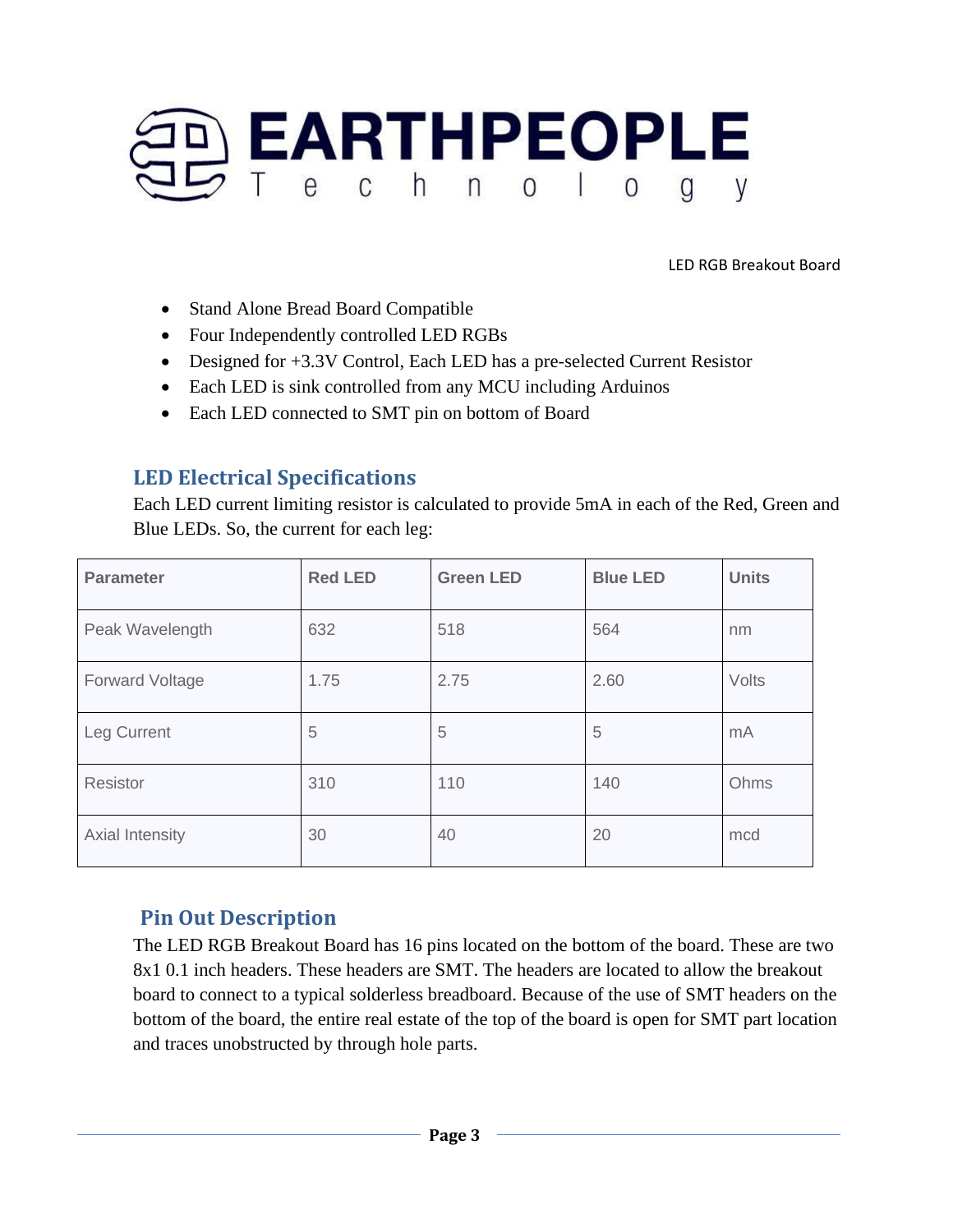





The top down view is shown below. The LEDs are located on the top and organized as D1 through D4. The connectors are shown as looking through the board.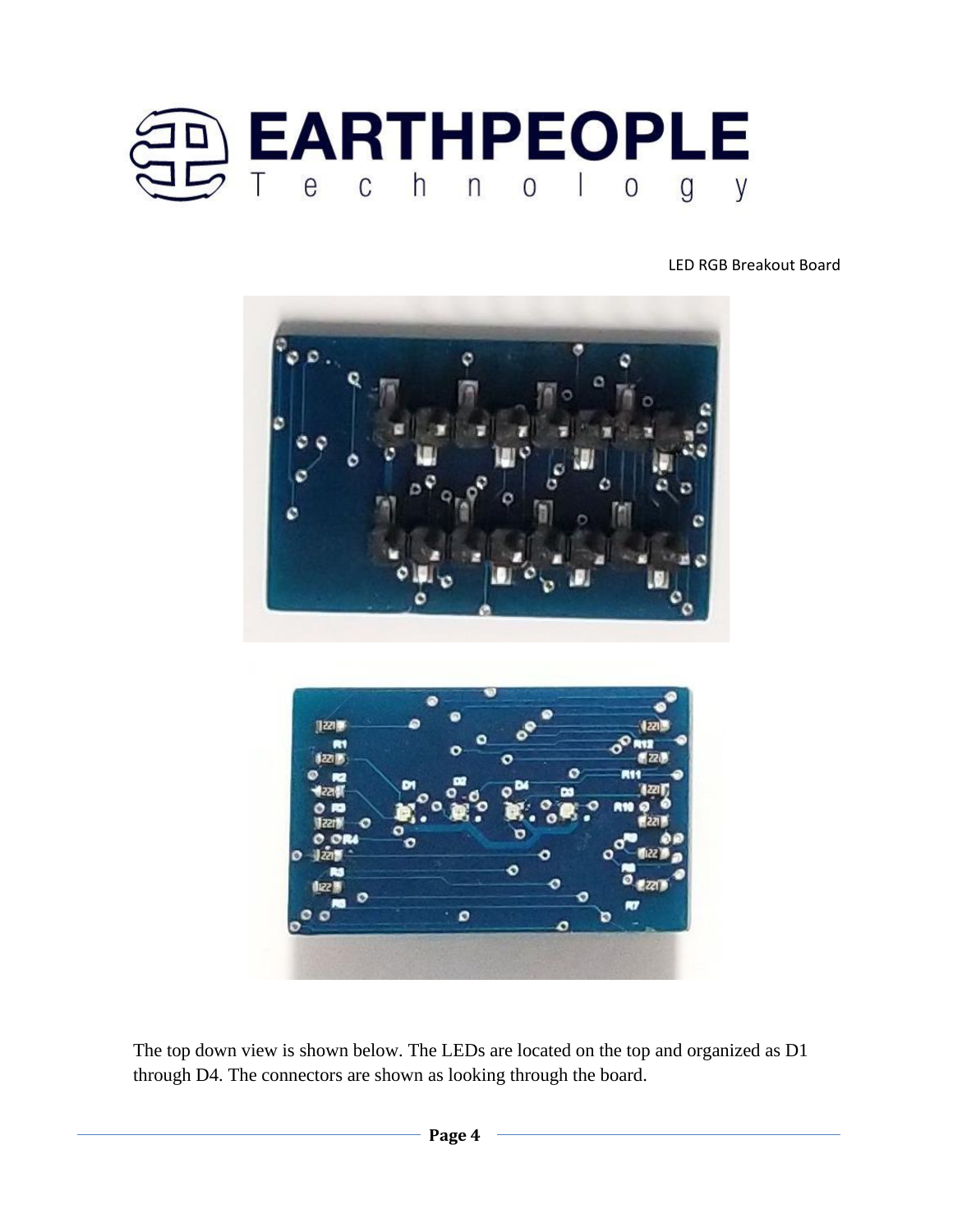



| <b>Connector</b>           | Pin#             | <b>Signal</b> |  |
|----------------------------|------------------|---------------|--|
| $\ensuremath{\mathsf{J1}}$ | $\mathbf{1}$     | $+3.3V$       |  |
|                            | $\overline{2}$   | D1-Red        |  |
|                            | 3                | D1-Blue       |  |
|                            | $\pmb{4}$        | D1-Green      |  |
|                            | 5                | D3-Red        |  |
|                            | $\boldsymbol{6}$ | D3-Blue       |  |
|                            | $\overline{7}$   | D3-Green      |  |
|                            | 8                | Ground        |  |